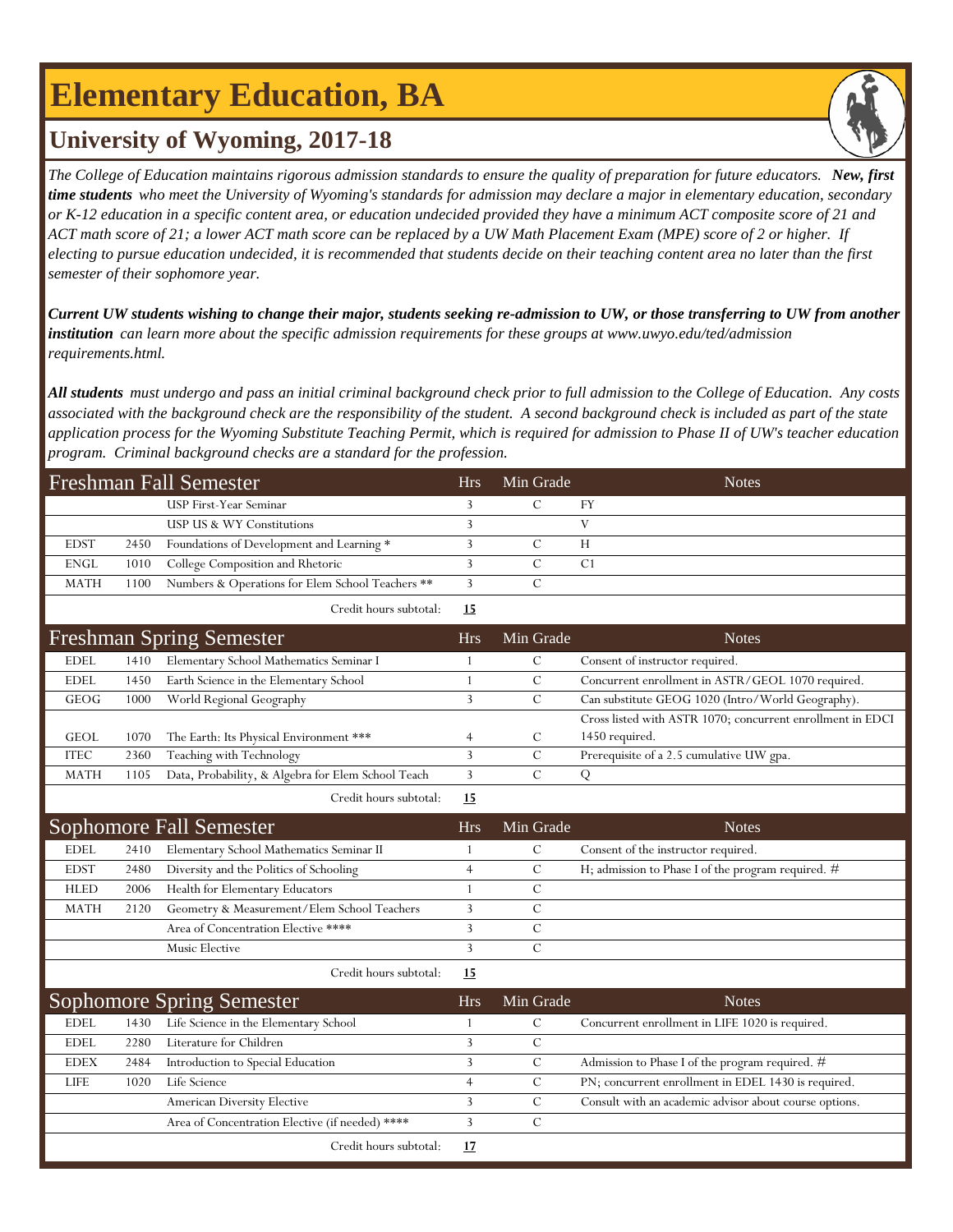# **Elementary Education, BA**



## **University of Wyoming, 2017-18**

|             |                           | <b>Junior Fall Semester</b>                       | <b>Hrs</b>     | Min Grade      | <b>Notes</b>                                                    |
|-------------|---------------------------|---------------------------------------------------|----------------|----------------|-----------------------------------------------------------------|
| <b>EDEL</b> | 1440                      | Physical Science in the Elementary School         | 1              | C              | Concurrent enrollment in PHYS 1090 required.                    |
| <b>EDST</b> | 3000                      | Teacher as Practitioner                           | 6              | C              | C2; admission to Phase II of the program required. #            |
| <b>PHYS</b> | 1090                      | The Fundamentals of the Physical University ***** | $\overline{4}$ | C              | PN; concurrent enrollment in EDEL 1440 required.                |
|             |                           | Area of Concentration Elective (if needed) ****   | $\overline{3}$ | $\overline{C}$ |                                                                 |
|             |                           | Credit hours subtotal:                            | 14             |                |                                                                 |
|             |                           | <b>Junior Spring Semester</b>                     | <b>Hrs</b>     | Min Grade      | <b>Notes</b>                                                    |
| <b>EDEC</b> | 4320                      | Oral & Written Language Acquisition               | 3              | C              |                                                                 |
| <b>EDEL</b> | 3170                      | Art in the Elementary School                      | 3              | $\mathcal{C}$  | Prerequisite of a 2.5 cumulative UW gpa.                        |
| <b>EDST</b> | 3550                      | <b>Educational Assessment</b>                     | $\overline{2}$ | C              | Prerequisite of a 2.75 cumulative UW gpa.                       |
|             |                           | Area of Concentration Elective (if needed) ****   | 3              | C              |                                                                 |
|             |                           | Speech/Acting Elective ******                     | 3              | $\mathcal{C}$  |                                                                 |
|             |                           | Credit hours subtotal:                            | 14             |                |                                                                 |
|             |                           | <b>Senior Fall Semester</b>                       | <b>Hrs</b>     | Min Grade      | <b>Notes</b>                                                    |
| <b>EDEL</b> | 4109                      | Elementary Humanities Education                   | 5              | C              | Admission to Phase IIIa of the program required. #              |
| <b>EDEL</b> | 4309                      | Elementary Literacy Education                     | 5              | $\mathcal{C}$  | Admission to Phase IIIa of the program required. #              |
| <b>EDEL</b> | 4409                      | Elementary Math/Science Education                 | 5              | C              | C3; admission to Phase IIIa of the program required. #          |
|             |                           | Credit hours subtotal:                            | 15             |                |                                                                 |
|             |                           | <b>Senior Spring Semester</b>                     | <b>Hrs</b>     | Min Grade      | <b>Notes</b>                                                    |
|             |                           |                                                   |                |                | Admission to Phase IIIb of the program required; offered S/U    |
| <b>EDEL</b> | 4500                      | Residency in Teaching                             | 15             | S              | only. $#$                                                       |
|             |                           | Credit hours subtotal:                            | <u>15</u>      |                |                                                                 |
|             |                           | <b>TOTAL CREDIT HOURS:</b>                        | <b>120</b>     |                |                                                                 |
| TI          | $\cdot$ 1 $\cdot$ $\cdot$ | $1 + 1$                                           |                |                | $\sqrt{1}$ $\sqrt{1}$<br>$0 \leq x \leq 1$ 1. $1 \leq x \leq 1$ |

This is a guide for course work in the major; actual course sequence may vary by student. Please refer to the online student degree evaluation, and consult with an academic advisor. • Not all courses are offered every semester and some electives may have prerequisites. Students should review the course descriptions in the *University Catalog* and consult with their academic advisor to plan accordingly.

#### **University of Wyoming requirements:**

Students must have a minimum cumulative GPA of 2.0 to graduate. • Students must complete 42 hours of upper division (3000-level or above) coursework, 30 of which must be from the University of Wyoming. • Courses must be taken for a letter grade unless offered only for S/U. • University Studies Program (USP) Human Culture (H) and Physical & Natural World (PN) courses must be taken outside of the major subject, but can be cross-listed with the major.

#### **College of Education requirements:**

This plan assumes student college readiness. Students should be able to start taking 1000-level courses the first semester of college. • All professional education courses must be completed with a grade of C or higher. Grades of C- or lower will not satisfy this requirement.

**[# The Wyoming Teacher Education Program](http://www.uwyo.edu/ted/majors-and-program-sheets)** operates in a series of phases: Phase I, Phase II, Phase IIIa, and Phase IIIb. [Co](http://www.uwyo.edu/ted/majors-and-program-sheets)ntinuation in the program in any content area is dependent upon the successful completion of prerequisites for each phase. Specific [inf](http://www.uwyo.edu/ted/majors-and-program-sheets)ormation about these requirements can be found on the program sheets for each content area that are located at *[ww](http://www.uwyo.edu/ted/majors-and-program-sheets)w.uwyo.edu/ted/majors-and-program-sheets.*